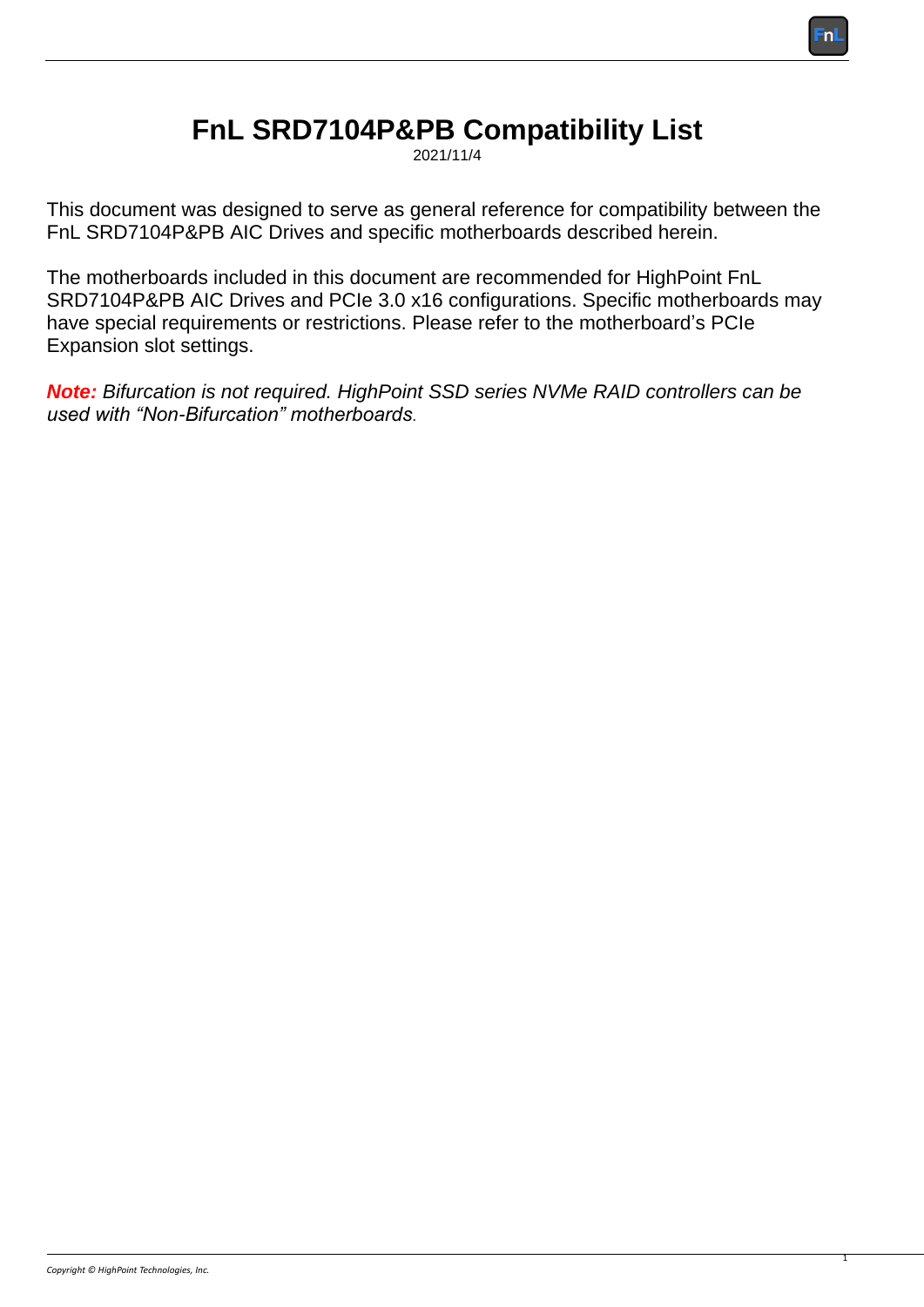2

**Note: The recommended PCIe slot we filled in are based on the description of the motherboard manual**

| <b>Manufacture</b> | <b>Product Name</b>                                             | <b>Chipset</b>           | <b>Recommended PCIe slot #</b>               |
|--------------------|-----------------------------------------------------------------|--------------------------|----------------------------------------------|
| <b>ASUS</b>        | PRIME X299-DELUXE                                               | Intel X299               | PCIEX16 1, PCIEX16 3                         |
| <b>ASUS</b>        | ROG STRIX X299-E                                                | Intel X299               | PCIEX16/X8 1, PCIEX16/X8 2                   |
| <b>ASUS</b>        | <b>TUF X299 MARK 1</b>                                          | Intel X299               | PCIEX16 1, PCIEX16 2                         |
| <b>ASUS</b>        | PRIME X299-A                                                    | Intel X299               | PCIEX16 1, PCIEX16 2                         |
| <b>ASUS</b>        | <b>TUF X299 MARK 2</b>                                          | Intel X299               | PCIEX16 1, PCIEX16 2                         |
| <b>ASUS</b>        | WS X299 SAGE                                                    | Intel X299               | PCIEX16 1, PCIEX16 3                         |
|                    |                                                                 |                          | PCIEX16_5, PCIEX16_7                         |
| <b>ASUS</b>        | PRIME Z390 SERIES                                               | Intel Z390               | PCIEX16 1                                    |
| <b>ASUS</b>        | X99-E-10G WS                                                    | Intel X99                | PCIEX16_1, PCIEX16_3                         |
|                    |                                                                 |                          | PCIEX16_5, PCIEX16_7                         |
| <b>ASUS</b>        | X99-WS/IPMI                                                     | Intel X99                | PCIEX16 2, PCIEX16 3                         |
| <b>ASUS</b>        | X99-E WS/USB 3.1                                                | Intel X99                | PCIEX16 1, PCIEX16 3                         |
|                    |                                                                 |                          | PCIEX16 5, PCIEX16 7                         |
| <b>ASUS</b>        | Z10PE-D8 WS                                                     | Intel C612 PCH           | PCIEX16 1, PCIEX16 3                         |
| <b>ASUS</b>        | Z10PE-D16 WS                                                    | Intel C612 PCH           | PCIEX16 5, PCIEX16 7<br>PCIEX16 2, PCIEX16 4 |
|                    |                                                                 |                          | PCIEX16_5, PCIEX16 6                         |
| <b>ASUS</b>        | Z10PA-U8                                                        | Intel C612 PCH           | PCIE4, PCIE6                                 |
| <b>ASUS</b>        | ROG ZENITH EXTREME                                              | <b>AMD X399</b>          | PCIEx16 1, PCIEX16 3                         |
| <b>ASUS</b>        | PRIME X399-A                                                    | <b>AMD X399</b>          | PCIEx16 1, PCIEX16 3                         |
| <b>ASUS</b>        | ROG STRIX X399-E GAMING                                         | <b>AMD X399</b>          | PCIEx16 1, PCIEX16 3                         |
| <b>ASUS</b>        | PRIME X570-P                                                    | <b>AMD X570</b>          | PCIEx16 1                                    |
| <b>ASUS</b>        | PRIME X570-PRO                                                  | <b>AMD X570</b>          | PCIEx16 1                                    |
| <b>ASUS</b>        | Pro WS X570-ACE                                                 | <b>AMD X570</b>          | PCIEx16 1                                    |
| <b>ASUS</b>        | ROG Crosshair VIII Formula                                      | <b>AMD X570</b>          | PCIEx16 1                                    |
| <b>ASUS</b>        | ROG Crosshair VIII Hero (WI-FI)                                 | <b>AMD X570</b>          | PCIEx16 1                                    |
| <b>ASUS</b>        | ROG Crosshair VIII Impact                                       | <b>AMD X570</b>          | PCIEx16 1                                    |
| <b>ASUS</b>        | ROG Strix X570-E Gaming                                         | <b>AMD X570</b>          | PCIEx16 1                                    |
| <b>ASUS</b>        | ROG Strix X570-F Gaming                                         | <b>AMD X570</b>          | PCIEx16_1                                    |
| <b>ASUS</b>        | ROG Strix X570-I Gaming                                         | <b>AMD X570</b>          | PCIEx16 1                                    |
| <b>ASUS</b>        | TUF GAMING X570-PLUS                                            | <b>AMD X570</b>          | PCIEx16 1                                    |
| <b>ASUS</b>        | TUF GAMING X570-PLUS (WI-FI)                                    | <b>AMD X570</b>          | PCIEx16 1                                    |
| <b>ASUS</b>        | PRIME TRX40-PRO                                                 | AMD TRX40                | PCIEX16_1, PCIEX16_2, PCIEX16_3              |
| <b>ASUS</b>        | Pro WS WRX80E-SAGE SE WIFI                                      | AMD WRX80                | PCIE4.0/3.0 X16 1                            |
|                    |                                                                 |                          | PCIE4.0/3.0 X16 2                            |
|                    |                                                                 |                          | PCIE4.0/3.0 X16 3                            |
|                    |                                                                 |                          | PCIE4.0/3.0 X16 4                            |
|                    |                                                                 |                          | PCIE4.0/3.0 X16 5                            |
|                    |                                                                 |                          | PCIE4.0/3.0 X16 6                            |
| <b>GIGABYTE</b>    | X299 AORUS Gaming 9                                             | Intel X299               | PCIE4.0/3.0 X16 7<br>PCIEX16 1, PCIEX16 2    |
| <b>GIGABYTE</b>    | X299 AORUS Gaming 7                                             | Intel X299               | PCIEX16 1, PCIEX16 2                         |
| <b>GIGABYTE</b>    | X299 AORUS Gaming 3                                             | Intel X299               | PCIEX16_1, PCIEX16_2                         |
| <b>GIGABYTE</b>    | X299 UD4                                                        | Intel X299               | PCIEX16 1, PCIEX16 2                         |
| <b>GIGABYTE</b>    | GA-X299 DESIGNARE EX                                            | Intel X299               | PCIEX16 1, PCIEX16 2                         |
| <b>GIGABYTE</b>    | GA-Z390 AORUS XTREME                                            | Intel Z390               | PCIEX16                                      |
| <b>GIGABYTE</b>    | GA-X99-UD7 WIFI                                                 | Intel X99                | PCIE1, PCIE2                                 |
| <b>GIGABYTE</b>    | GA-X99P-SLI                                                     | Intel X99                | PCIE_1, PCIE_2                               |
| <b>GIGABYTE</b>    | GA-X99-UD4                                                      | Intel X99                | PCIE 1, PCIE 2                               |
| <b>GIGABYTE</b>    | <b>MD70-HB0</b>                                                 | Intel C612               | PCIE 2, PCIE 4, PCIE 6                       |
| <b>GIGABYTE</b>    | <b>MD70-HB2</b>                                                 | Intel C612               | PCIE_2, PCIE_4, PCIE_6                       |
| <b>GIGABYTE</b>    | Z170X-UD5                                                       | Intel Z170               | PCIEX16                                      |
| <b>GIGABYTE</b>    | X399 AORUS PRO                                                  | <b>AMD X399</b>          | PCIEx16 1, PCIEX16 2                         |
| <b>GIGABYTE</b>    | <b>X399 AORUS XTREME</b>                                        | <b>AMD X399</b>          | PCIEx16 1, PCIEX16 2                         |
| <b>GIGABYTE</b>    | X399 DESIGNARE EX                                               | <b>AMD X399</b>          | PCIEx16_1, PCIEX16_2                         |
| <b>GIGABYTE</b>    | X399 AORUS Gaming 7                                             | <b>AMD X399</b>          | PCIEx16 1, PCIEX16 2                         |
| <b>GIGABYTE</b>    | <b>X570 AORUS MASTER</b>                                        | <b>AMD X570</b>          | PCIEX16                                      |
| <b>GIGABYTE</b>    | <b>X570 AORUS ELITE WIFI</b>                                    | <b>AMD X570</b>          | PCIEX16                                      |
| <b>GIGABYTE</b>    | <b>X570 AORUS XTREME</b>                                        | <b>AMD X570</b>          | PCIEX16                                      |
| <b>GIGABYTE</b>    | X570 AORUS PRO WIFI                                             | <b>AMD X570</b>          | PCIEX16                                      |
| <b>GIGABYTE</b>    | X570 I AORUS PRO WIFI                                           | <b>AMD X570</b>          | PCIEX16                                      |
| <b>GIGABYTE</b>    | X570 GAMING X                                                   | <b>AMD X570</b>          | PCIEX16                                      |
| <b>GIGABYTE</b>    | <b>X570 UD</b>                                                  | <b>AMD X570</b>          | PCIEX16                                      |
| ASRock             | Fatal1ty X299 Gaming K6<br>Fatal1ty X299 Professional Gaming i9 | Intel X299               | PCIE1, PCIE3                                 |
| ASRock<br>ASRock   | X299 Killer SLI/ac                                              | Intel X299<br>Intel X299 | PCIE1, PCIE3<br>PCIE1, PCIE3                 |
|                    |                                                                 |                          |                                              |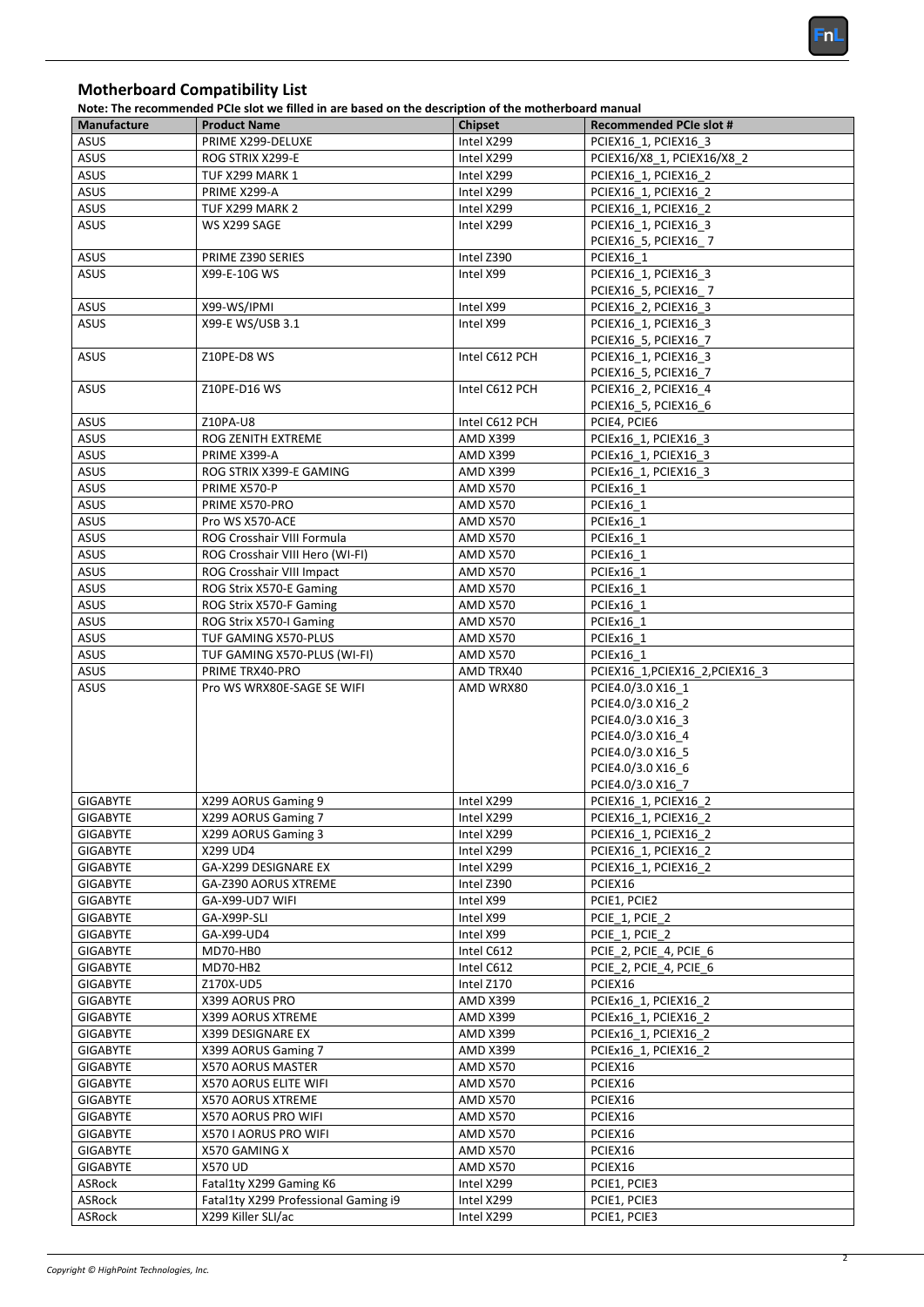| <b>ASRock</b>            | X299 Taiichi                 | Intel X299               | PCIE1, PCIE3                                                       |
|--------------------------|------------------------------|--------------------------|--------------------------------------------------------------------|
| <b>ASRock</b>            | <b>X99 WS</b>                | Intel X99                | PCIE1, PCIE4                                                       |
| <b>MSI</b>               | X299 GAMING M7 ACK           | Intel X299               | PCI E1, PCI E4                                                     |
| <b>MSI</b>               | X299 GAMING PRO CARBON AC    | Intel X299               | PCI E1, PCI E4                                                     |
| <b>MSI</b>               | X299 GAMING PRO CARBON       | Intel X299               | PCI E1, PCI E4                                                     |
| <b>MSI</b>               | X299 TOMAHAWK ARCTIC         | Intel X299               | PCI E1, PCI E4                                                     |
| <b>MSI</b>               | X299 TOMAHAWK AC             | Intel X299               | PCI E1, PCI E4                                                     |
| <b>MSI</b>               | <b>X299 TOMAHAWK</b>         | Intel X299               | PCI E1, PCI E4                                                     |
| <b>MSI</b><br><b>MSI</b> | X299 SLI PLUS<br>X299 RAIDER | Intel X299<br>Intel X299 | PCI E1, PCI E4<br>PCI E1, PCI E3                                   |
| <b>MSI</b>               | <b>X99A WORKSTATION</b>      | Intel X99                | PCI E1, PCI E4                                                     |
| <b>MSI</b>               | X99A SLI                     | Intel X99                | PCI E1, PCI E4                                                     |
| Supermicro               | X11DPL-i                     | Intel C621               | CPU1 SLOT5 PCI-E 3.0X16                                            |
|                          |                              |                          | CPU2 SLOT3 PCI-E 3.0X16                                            |
| Supermicro               | X11DPi-N                     | Intel C621               | CPU1 Slot2 PCI-E 3.0X16                                            |
|                          |                              |                          | CPU2 Slot4 PCI-E 3.0X16                                            |
|                          |                              |                          | CPU2 Slot5 PCI-E 3.0X16                                            |
|                          |                              |                          | CPU2 Slot6 PCI-E 3.0X16                                            |
| Supermicro               | X11DPi-NT                    | Intel C622               | CPU1 Slot2 PCI-E 3.0X16<br>CPU2 Slot4 PCI-E 3.0X16                 |
|                          |                              |                          | CPU2 Slot5 PCI-E 3.0X16                                            |
|                          |                              |                          | CPU2 Slot6 PCI-E 3.0X16                                            |
| Supermicro               | X11DAi-N                     | Intel C621               | CPU1 SLOT1 PCI-E 3.0X16                                            |
|                          |                              |                          | CPU1 SLOT2 PCI-E 3.0X16                                            |
|                          |                              |                          | CPU2 SLOT3 PCI-E 3.0X16                                            |
|                          |                              |                          | CPU2 SLOT5 PCI-E 3.0X16                                            |
| Supermicro               | X11DPX-T                     | Intel C621               | JPCIE2(CPU1 SLOT2 PCI-E 3.0X16)                                    |
|                          |                              |                          | JPCIE4(CPU1 SLOT4 PCI-E 3.0X16)<br>JPCIE6(CPU2 SLOT6 PCI-E 3.0X16) |
|                          |                              |                          | JPCIE8(CPU2 SLOT8 PCI-E 3.0X16)                                    |
| Supermicro               | X11DPH-TQ                    | Intel C627               | CPU2 SLOT2 PCI-E 3.0X16                                            |
|                          |                              |                          | CPU2 SLOT4 PCI-E 3.0X16                                            |
|                          |                              |                          | CPU2 SLOT5 PCI-E 3.0X16                                            |
| Supermicro               | X11DPH-I                     | Intel C621               | CPU2 SLOT2 PCI-E 3.0X16                                            |
|                          |                              |                          | CPU2 SLOT4 PCI-E 3.0X16                                            |
|                          |                              |                          | CPU2 SLOT5 PCI-E 3.0X16                                            |
| Supermicro               | X11DPH-T                     | Intel C622               | CPU2 SLOT2 PCI-E 3.0X16                                            |
|                          |                              |                          | CPU2 SLOT4 PCI-E 3.0X16<br>CPU2 SLOT5 PCI-E 3.0X16                 |
| Supermicro               | X11DAC                       | Intel C621               | CPU1 SLOT1 PCI-E 3.0X16                                            |
|                          |                              |                          | CPU2 SLOT3 PCI-E 3.0X16                                            |
|                          |                              |                          | CPU2 SLOT5 PCI-E 3.0X16                                            |
| Supermicro               | X11SPi-TF                    | Intel C622               | CPU SLOT4 PCI-E 3.0X16                                             |
|                          |                              |                          | CPU SLOT6 PCI-E 3.0X16                                             |
| Supermicro               | X11SPM-TPF                   | Intel C622               | CPU1 SLOT4 PCI-E 3.0X16                                            |
|                          |                              |                          | CPU1 SLOT6 PCI-E 3.0X16                                            |
| Supermicro               | X11SRA-RF                    | Intel PCH C422           | CPU SLOT4 PCI-E 3.0X16<br>CPU SLOT6 PCI-E 3.0X16                   |
|                          | H11DSi-NT                    | System on Chip           | CPU1 SLOT2 PCI-E 3.0 x16                                           |
| Supermicro               |                              |                          | CPU1 SLOT4 PCI-E 3.0 x16                                           |
| Supermicro               | H11DSi                       | System on Chip           | CPU1 SLOT2 PCI-E 3.0 x16                                           |
|                          |                              |                          | CPU1 SLOT4 PCI-E 3.0 x16                                           |
| Supermicro               | H11SSL-NC                    | System on Chip           | CPU SLOT2 PCI-E 3.0 x16                                            |
|                          |                              |                          | CPU SLOT4 PCI-E 3.0 x16                                            |
|                          |                              |                          | CPU SLOT6 PCI-E 3.0 x16                                            |
| Supermicro               | H11SSL-i                     | System on Chip           | CPU SLOT2 PCI-E 3.0 x16                                            |
|                          |                              |                          | CPU SLOT4 PCI-E 3.0 x16<br>CPU SLOT6 PCI-E 3.0 x16                 |
| Supermicro               | H11SSL-C                     | System on Chip           | CPU SLOT2 PCI-E 3.0 x16                                            |
|                          |                              |                          | CPU SLOT4 PCI-E 3.0 x16                                            |
|                          |                              |                          | CPU SLOT6 PCI-E 3.0 x16                                            |
| Supermicro               | H12SSL-i                     | System on Chip           | CPU SLOT1 PCI-E 4.0 X16                                            |
|                          |                              |                          | CPU SLOT3 PCI-E 4.0 X16                                            |
|                          |                              |                          | CPU SLOT5 PCI-E 4.0 X16                                            |
|                          |                              |                          | CPU SLOT6 PCI-E 4.0 X16                                            |
|                          |                              |                          | CPU SLOT7 PCI-E 4.0 X16                                            |
| Supermicro               | H12SSL-NT                    | System on Chip           | CPU SLOT1 PCI-E 4.0 X16                                            |
|                          |                              |                          | CPU SLOT3 PCI-E 4.0 X16<br>CPU SLOT5 PCI-E 4.0 X16                 |
|                          |                              |                          | CPU SLOT6 PCI-E 4.0 X16                                            |
|                          |                              |                          |                                                                    |